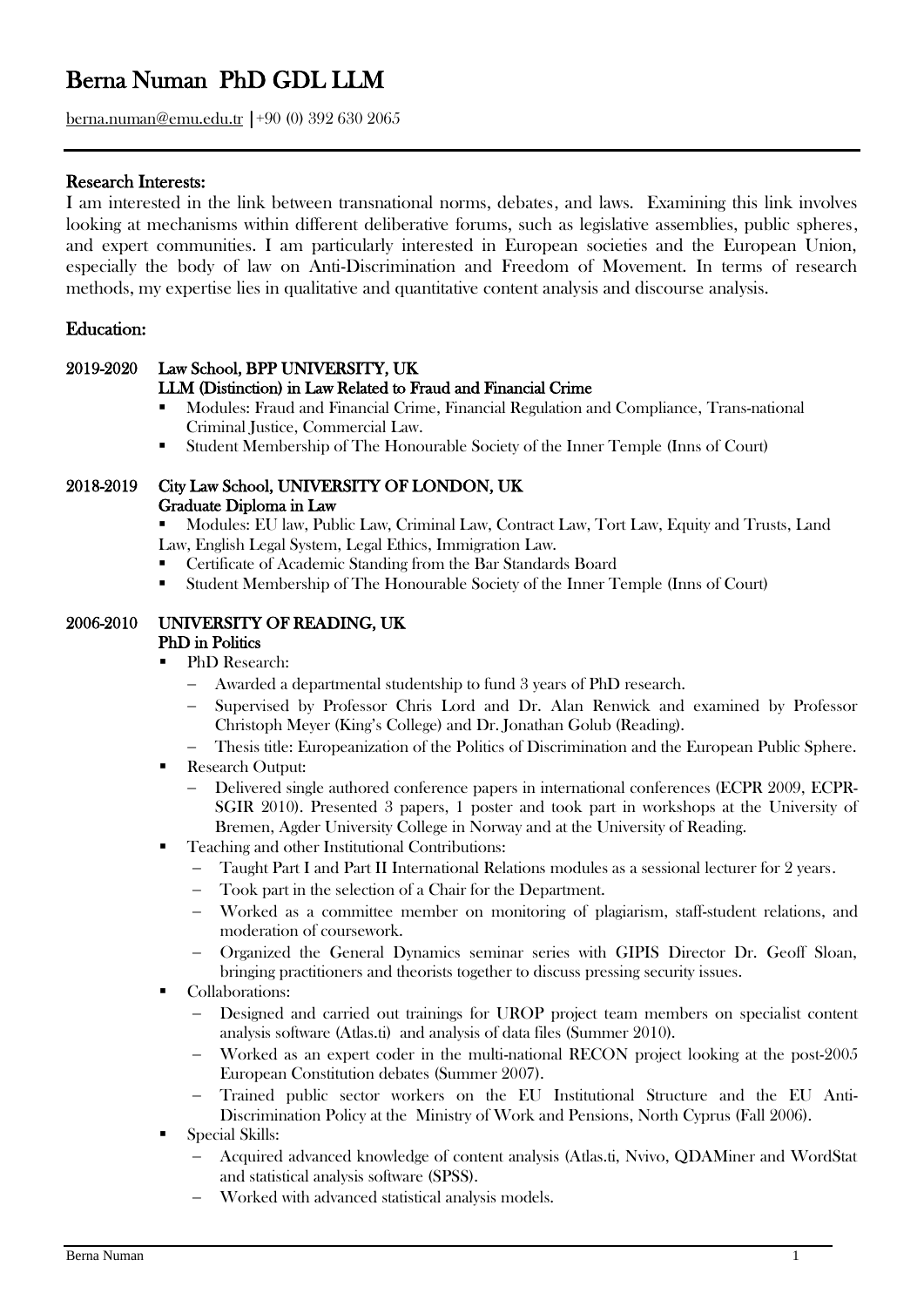## 2005-2006 UNIVERSITY OF READING, UK

Master of Arts in International Relations

- Research and Training:
	- − Received ESRC recognized 'Module A' Research Methods Training.
	- MA Thesis on 'Transnational Citizenship? European Union and Political Participation of its Non-Citizens' involved qualitative data collection using semi-structured interviews with activists, former members of parliament and ministerial staff in Estonia and Cyprus.
- **Institutional Contributions:** 
	- − Served on the staff-student committee.

#### 1997-1999 THE FLETCHER SCHOOL OF LAW AND DIPLOMACY, TUFTS UNIVERSITY, MASSACHUSETTS, USA

- Research and Training:
	- − International Business Relations and International Negotiations, Conflict Resolution.
	- − Additional coursework at Kennedy School of Government, Harvard University.

#### 1992-1996 EASTERN MEDITERRANEAN UNIVERSITY, CYPRUS Bachelor of Business Administration

- − High Honours with a CGPA of 3.89 over 4.00.
- First of Class.

#### Work Experience: 10/2021- Vice Dean of the Faculty of Business and Economics EASTERN MEDITERRANEAN UNIVERSITY, CYPRUS

## 07/2019 Mini-pupil

## CHURCH COURT CHAMBERS, London, UK

 Pupil Master: Richard Mohabir Five day Fraud Trial at Croydon Crown Court Extradition Trial at Westminster Magistrates Court

#### 2012- Assistant Professor of International Relations Department of Political Science and International Relations EASTERN MEDITERRANEAN UNIVERSITY, CYPRUS

- Executive Roles:
	- Appointed to the Office of the Provost as the Assistant Provost on  $21^*$  of October 2014 to coordinate relations of all academic units with the Office of the Provost.
	- Served as the Vice Dean of the Faculty of Business and Economics from February 2014 to October 2014. Responsibility areas included Student Affairs, Disciplinary Issues and International Accreditation.
- Teaching, Supervision and Committee Work:
	- Designed and taught undergraduate, postgraduate and PhD courses in Research Methods, European Integration, Politics of the European Union, International Relations Theory, Introduction to Global Politics, Introduction to Political Science, History of Political Thought, Political Participation and Comparative European Politics.
	- Supervised theses at the Master's and PhD Level.
	- Served as a member of the Assurance of Learning, Graduate Affairs and Academic Assessment Committees.

#### 2011-2012 Assistant Professor of International Relations Department of International Relations CYPRUS INTERNATIONAL UNIVERSITY, CYPRUS

- Teaching, Supervision and Committee Work:
	- − Taught undergraduate, postgraduate and PhD courses in International Relations, and European Integration, Diplomatic Correspondence, International Political Economy and Research Methods.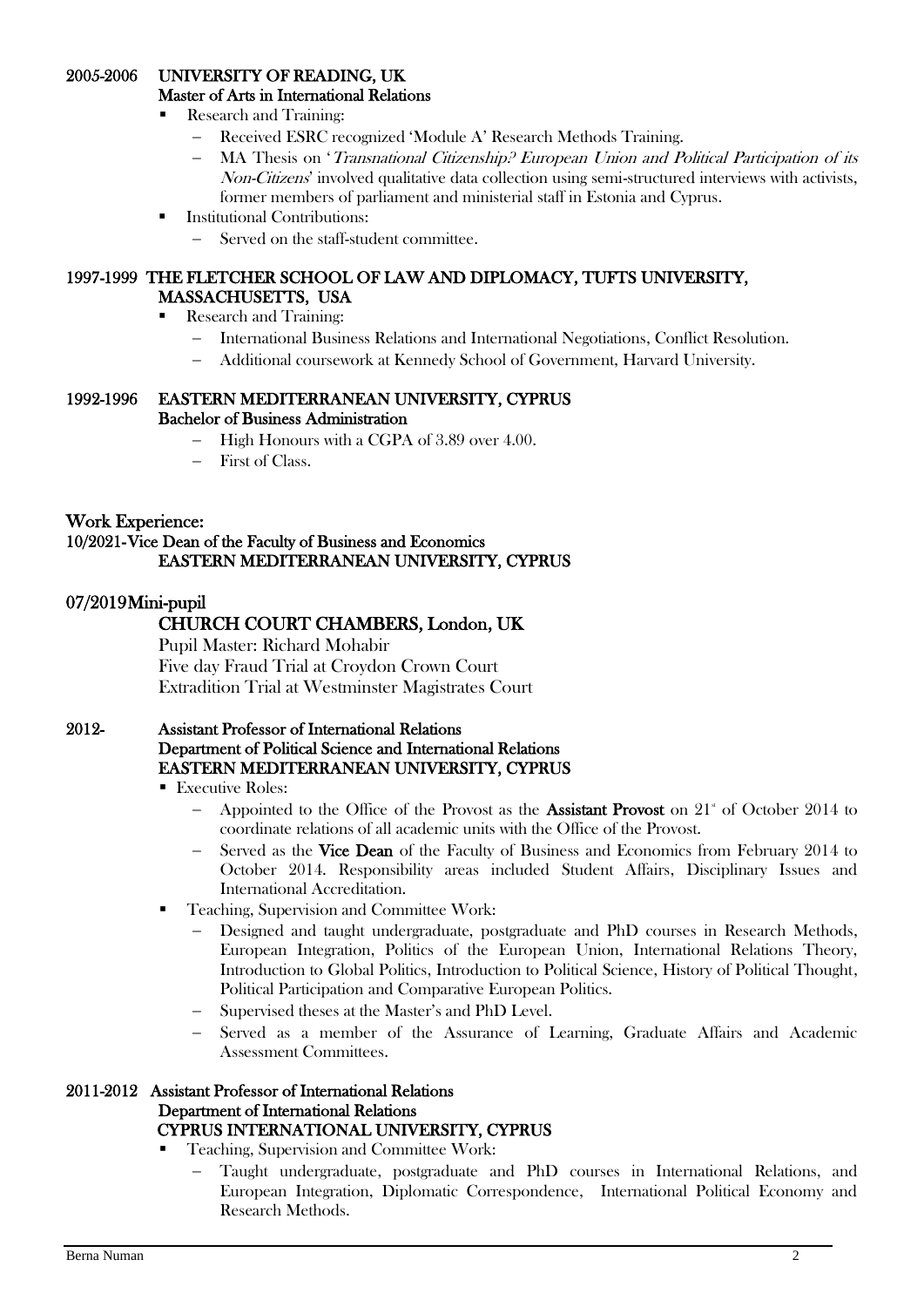- Supervised theses at the Master's and Doctorate Level.
- Administrative Duties:
	- Acted as Faculty Coordinator for Class Schedules and Exams.

#### 2010-2011 Post-Doctoral Research Fellow Department of Politics and International Relations UNIVERSITY OF READING, UK

- Research:
	- − Worked on a Nuffield Foundation funded project titled 'Debating Political Reform in the UK'
	- as a Postdoctoral researcher with an expertise in content and discourse analysis
- Funding:
	- − Assisted Dr. Renwick to secure a research funding over £80,000 granted by the Nuffield Foundation by co-authoring a grant proposal.
- Output:
	- − Delivered 2 co-authored papers in international conferences (EPOP 2010 and APSA 2011).

#### 2008-2010 Sessional Lecturer Department of Politics and International Relations UNIVERSITY OF READING, UK

- Teaching:
	- − Taught Part 1 (first year) International Relations and Security Studies and Part 2 (second year) Modern International Relations modules.
	- Took part in coursework moderation.

#### Other Related Experience:

#### 2000-2005 Trainer of Trainers

#### Cyprus Intercultural Training Initiative (CITI) and Cultural and Scientific Research Society (CSRS)

- − Worked as trainer, facilitator and workshop organizer at CITI.
- − Acted as co-founder, grant application author and trainer at CSRS.

#### Summer 97- 2000 Liaisons Officer, Assistant to Cultural Attaché GERMAN CONSULATE, NICOSIA, CYPRUS

- Consular Affairs
	- − Managed the daily applications in the visa section (dealing with all Schengen States) and acted as an interpreter both in English and German. Provided assistance to German citizens living and traveling in Cyprus.
- Handled relations between consular staff and Turkish Cypriot authorities
- Cultural Affairs
	- − Assisted Cultural Attaché in organizing bi-communal activities among Turkish and Greek NGOs.
	- − Coordinated interviews of scholarships offered by the German Government and DAAD.

#### Fall 95 Management Intern

#### FINACOR-RABE, GERMAN BOND BROKERS, FRANKFURT AM MAIN, GERMANY

- − AIESEC Management Intern responsible from back-office accounting
- − Assistant editor of in-house newsletter on Capital Markets
- On the floor training at the German Stock Exchange

#### Summer 94 Management Intern AGRICULTURAL BANK OF ICELAND, REYKJAVIK, ICELAND

- − AIESEC Management Intern at international transfers and SWIFT accounts
- − Assistant to Investment manager on client files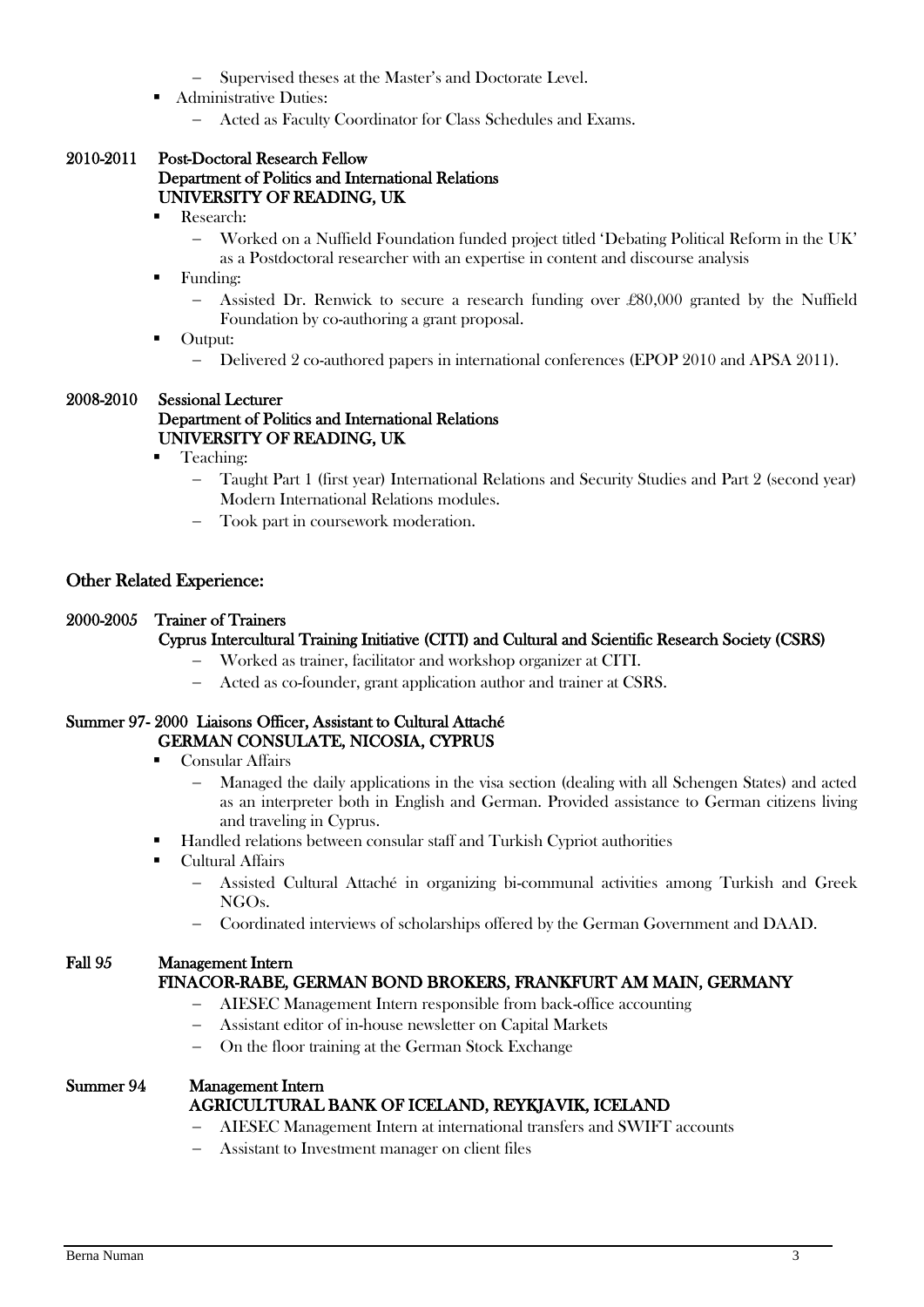## Teaching Portfolio:

Undergraduate Teaching: Politics of the European Union, European Neighbourhood Policy, Comparative Politics of Europe, Research Methods, Introduction to Political Science, Political Participation, Contemporary Political Ideologies, History of Political Thought. Introduction to Global Politics, Modern International Relations, , International Relations Theory.

Graduate Teaching: Research Methods (MA and PhD), Theories of International Relations (MA and PhD), Politics of the European Union (MA).

## Honours, Awards, Grants and Fellowships:

| 2018-2019 | The European Union Scholarship for the T. Cypriot Community                                         |
|-----------|-----------------------------------------------------------------------------------------------------|
| 2010-2011 | Nuffield Foundation Postdoctoral Fellowship.                                                        |
| 2006-2009 | PhD Studentship, Department of Politics and International Relations at the University of Reading.   |
| 2004      | Visiting Research Fellow on Gender and Feminist Theory, University of Oxford.                       |
| 2003      | Visiting Scholar at the Institute of Governance, Queen's University of Belfast.                     |
| 2003      | British Council Chevening Scholarship for Short-term Training.                                      |
| 1996      | CASP Scholarship (Full-Grant), awarded by the <b>Fulbright</b> Commission of Cyprus for M.A. degree |

## Publications:

## Articles:

"Media Frames and their Effects on Decision Environments: The Securitization of Refugee Resettlement in Canada and the United Kingdom", with Hamidreza Monibi, Revista de Cercetare si lnterventie Sociala (vol. 76/March 2022)

"Estimating efficiency of Directive 2011/24/EU cross-border healthcare in member states", with Ibrahim, M.D., Hocaoglu, M.B., and Daneshvar, S., Journal of Comparative Effectiveness Research, Vol. 7(8), 2018. (SCI Expanded)

"The Expenses Scandal and the Politics of Electoral Reform", with Alan Renwick and Michael Lamb Political Quarterly, Vol. 82 (1), 2011. (SSCI)

## Conference and Workshop Papers:

"Transnational Citizenship? The European Union and political participation of its non-citizens" Europe In Discourse Conference II , Hellenic American University, September 21-23th, 2018, Athens, Greece.

"Speak Up! Political Participation of New and Old Migrants in Northern Cyprus" The Migration Conference 2018, June 26-28 Lisbon.

"Resurrecting Truth with Baudrillard and Marcuse? Giving International Relations Theory a Post-Truth Tweak" ISA 59th Annual Convention, April 4-7th 2018, San Francisco, USA.

"Democracy, Populism and the Masses: Bringing Baudriallard to Habermas", IPSA colloquium RC14, RC28, RC13: Democratization and Constitutional Design in Divided Societies, June 24-27 2017, Nicosia, Cyprus

"Post-politics or Late Modernity? Contemplating Protest and Apathy", ISA 58<sup>th</sup> Annual Convention, February 22-25<sup>th</sup> 2017, Baltimore, USA.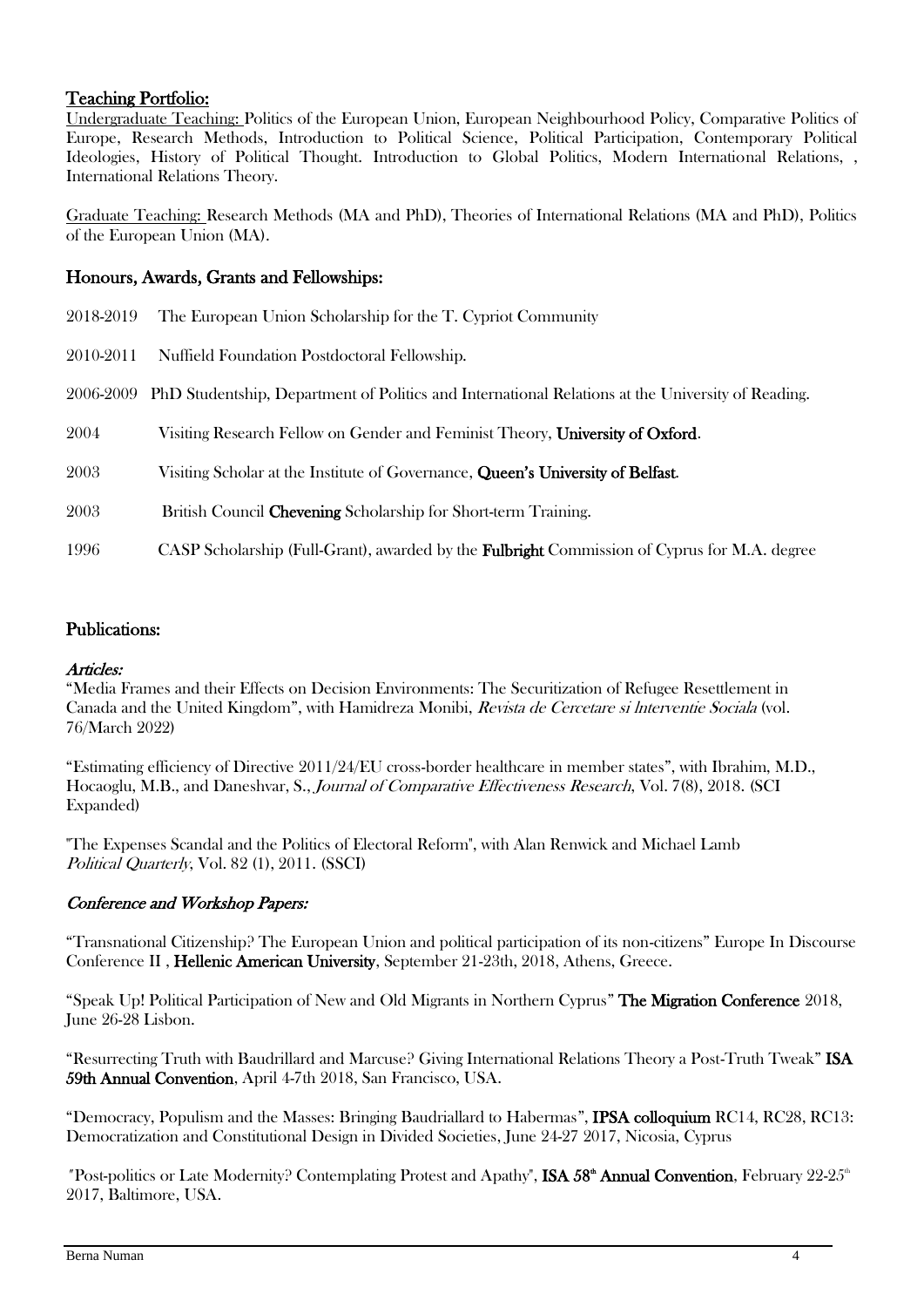"Europeanization of Political Discourses on Discrimination in Context of the Refugee Crises", Europe In Discourse Conference, Hellenic American University, September 22-25<sup>th</sup>, 2016, Athens, Greece.

"United We Frame? Turkish and American Foreign Policies on the Syrian Conflict", ISA 55th Annual Convention-Spaces and Places: Geopolitics in an Era of Globalization, March 26th - 29th, 2014, Toronto, Canada.

"Gender Roles and Equality: Beyond LGBTQIA?" Symposium, Centre for Women Studies, EMU, Cyprus ,  $25<sup>th</sup>$  of November 2013.

"Debating Electoral Reform in the United Kingdom: Change in Ideas of Elections and Electoral Systems since 1945" with Alan Renwick. APSA, Seattle, Washington, 1-4 September 2011.

"Following Sisyphus going down? Turkish political discourses on the EU Constitutional Crises 2005-2007", ECPR Standing Group on International Relations, Stockholm, 9-11 September 2010.

"The Debate over Electoral Reform in the UK: The Impact of the MPs' Expenses Scandal", with Michael Lamb and Alan Renwick. Paper presented at the EPOP Annual Conference, University of Essex, 10-12 September 2010.

"Europeanization of Political Discourses on Discrimination", ECPR General Conference Potsdam, 10-12 September 2009.

"A European Public Sphere? The case of the EU's anti-discrimination policy" Paper delivered at PhD Workshop on Democracy, Legitimacy, Rights, Citizenship and the European Union held at Agder University College, Kristiansand, Norway 30 June-2 July 2008.

"From Peace Activism to the uncivil grounds of Party Politics: Journey of Turkish Cypriot Peace Activist Women". Paper delivered at the International Gender Studies Centre, Oxford University, Michaelmas Term Seminar Series in November 2004.

"Is civil society a good enough training ground for politics? The case of Turkish Cypriot Women Candidates in December 2003 elections" Conference on *Gender, Diversity and the Media*, Mediterranean Institute of Gender Studies, University of Nicosia (Intercollege), Nicosia, June 24, 2004.

"Women's organizations and Peace-building in Northern Ireland and Cyprus", PSA Women's Section conference at Queen's University of Belfast in February 2004.

## Chair and Discussant Roles:

Chair, "Open Data, Economic & Political Crisis, & the Fight against Corruption", International Conference on Right of Access to Information, Home for Cooperation, Ledra Palace, Nicosia Cyprus, 21-22 November 2011.

Chair, at the International Women's Conference on Conflict Transformation, Nicosia, June 2003.

Discussant, at Peace and Gender Workshop, Uppsala University and the Swedish Institute for International Affairs, March 2002.

Discussant, From Collaboration to Cooperation, Bruges Belgium, four party workshop on Cyprus Conflict organized by Arizona State University, July 2001.

#### Languages:

Turkish, English, German, Greek

## Memberships and Affiliations:

Student Member of The Honourable Society of the Inner Temple (Inns of Court), Former General Secretary of DAU-SEN, Member of International Studies Association since 2012, European Consortium for Political Research, Founder and Fellow of Cultural and Scientific Research Society, Cypriot Women in Dialogue, Cyprus Dialogue Forum, Fletcher School of Law and Diplomacy Alumna.